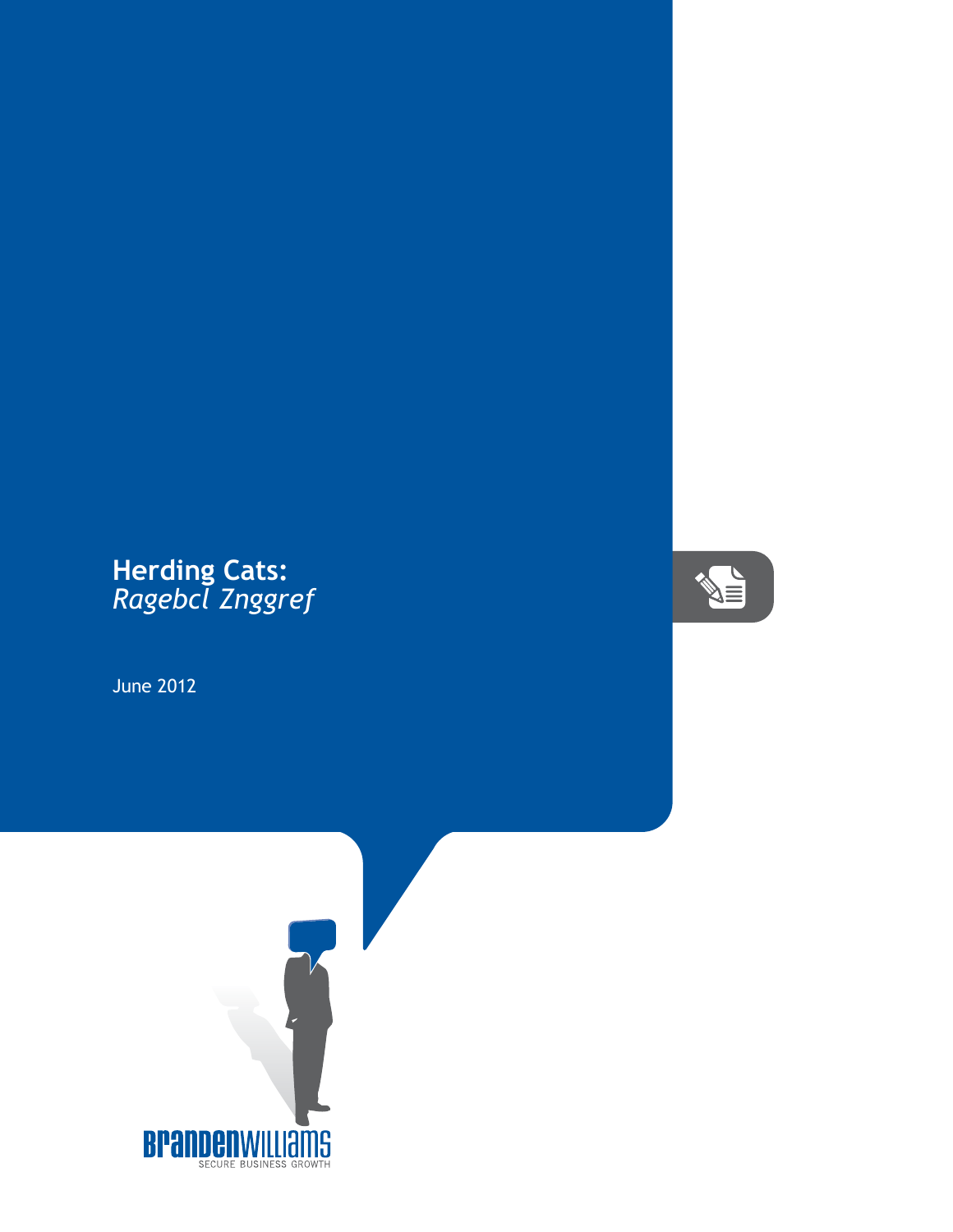This month's issue is dedicated to cryptography, and since I am terrible at math, we're going to address advancements (or needs therein) from a slightly different perspective. Over the last several months, we've seen some interesting articles around cryptography, and specifically the issues with key generation for the RSA algorithm. We saw a paper with a snarky title in "Ron was wrong, Whit is right," by Lenstra, Hughes, Augier, Bos, Kleinjung, and Wachter, that analyzed the randomness associated with generating keys for the RSA algorithm<sup>1</sup>. The response seemed to suggest that there was a major flaw in the algorithm—but further analysis showed that the issues were associated with how random numbers were generated, not with the math.

Why am I prattling on about randomness when we are fundamentally talking about a math operation? Because the foundation of any good encryption algorithm includes generating strong keys and protecting them appropriately. This becomes increasingly difficult as we use a variety of low-power processors in devices that are becoming "smarter" by the day. I'm not just talking about smart phones either, I'm talking smart meters, IP-enabled controls for industrial systems, pacemakers or other bionic devices, and household appliances. All of these items may want to establish bi-directional communication at some point, and the information exchanged must be protected and properly authenticated.

Embedded systems pose a very unique threat to this process for two reasons: today many of them are either identically keyed from the factory, or they generate their own keys without sufficient randomness. For example, in the RSA algorithm, if you know the seed values to a particular key, you can derive the key which essentially zeroes out its protection. Pretty scary! In fact, in the Lenstra article, the authors speculate that nearly 13,000 of the keys they tested offered no security at all. The question is, how did we get to a point where nearly 13,000 RSA keys are just window dressing? Many embedded systems simply cannot be random enough to generate truly unique values as an input into generating a key. Either that, or the implementation of the key generation component is intentionally weakened either due to lazy coding or to increase device performance. Is encryption happening? Sure, but it's the equivalent of buying a super sophisticated locking mechanism but weakening it with a master key.

Let's draw a corollary to a major implementation snafu that plagued many of us in the middle of the last decade—WEP encryption. WEP is based on a popular stream cipher called RC4, which has many uses like securing SSL sessions that protect data in-flight. If we trust RC4 for SSL connections, what happened in its implementation in WEP that made it so hackable? Fluhrer, Itsik, and Shamir discovered that WEP's implementation of RC4 leaked information that could be used to derive the entire key<sup>2</sup>. This lead to a number of tools to automate this process and gave yours truly a personal best of three minutes to crack a 128-bit WEP key using an ARP injection technique. WEP is superseded by WPA and WPA2 (802.11i) which can either use legacy RC4 with a key scheduling workaround or substitute the AES algorithm instead.

Imagine for a second that you have a pacemaker. Many of these devices are designed to have bi-directional communication such that any adjustments to the device itself don't require cutting you open again. There are a number of ways that these can be

## **FOOTNOTES**

*1 Arjen K. Lenstra JPH, Maxime Augier, Joppe W. Bos, Thorsten Kleinjung, and Christophe Wachter. Ron was wrong, Whit is right2012. Available from: http://eprint.iacr.org/2012/064.pdf. 2 Fluhrer S, Mantin I, Shamir A. Weaknesses in the Key Scheduling Algorithm of RC4 Selected Areas in Cryptography. In: Vaudenay S, Youssef A, editors.: Springer Berlin / Heidelberg; 2001. p. 1-24.*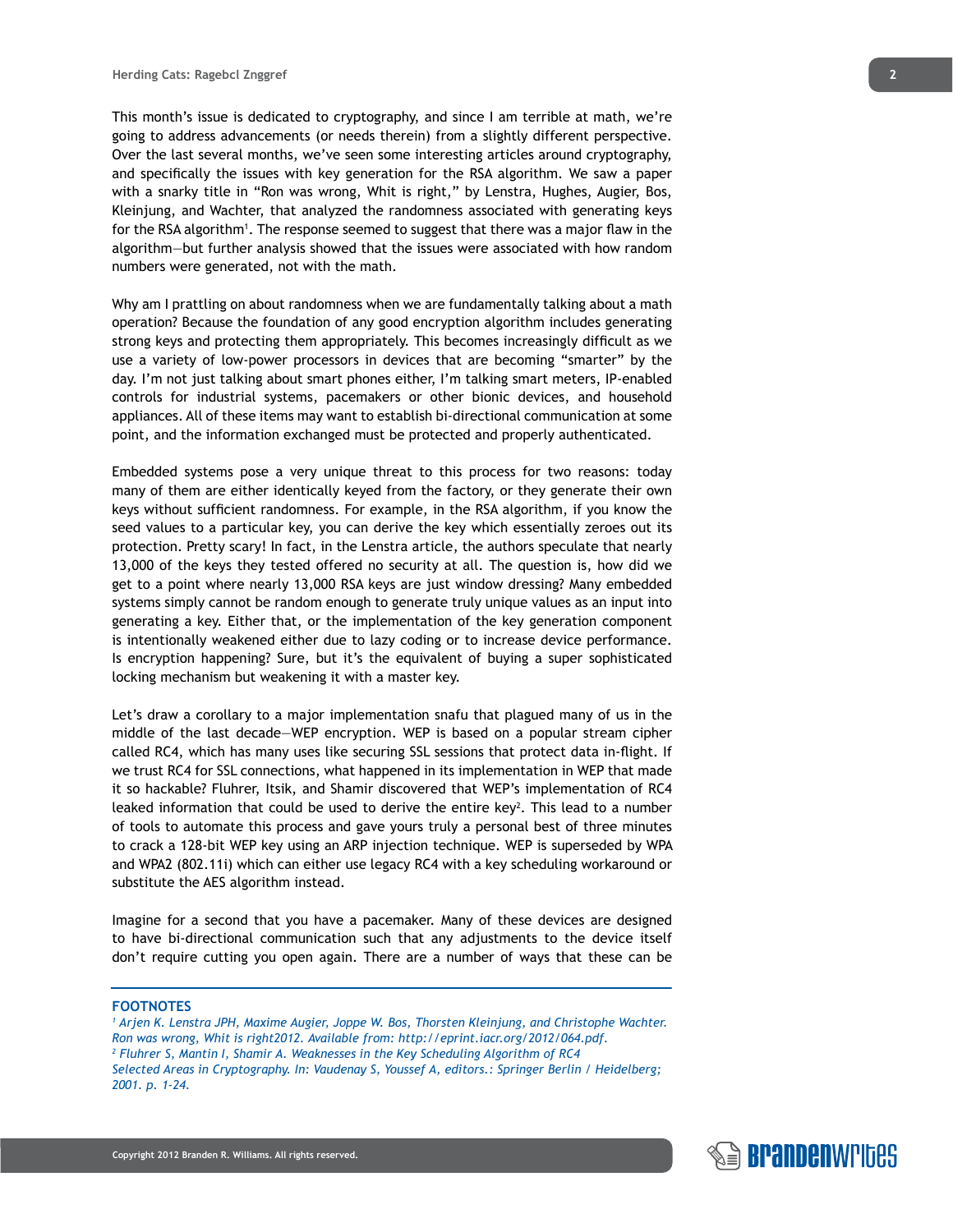adjusted, but in this scenario let's say it uses a near field communication technique (i.e., communication is designed to happen within a few inches) to adjust the timing of the pulses delivered to your heart. Without proper entropy, the pacemaker could be adjusted without consent simply due to weak encryption and key generation.

Not every situation is quite this dire, but go back and think about the fun that bad guys could have with some of these embedded systems I described earlier. From a nuisance like remotely turning off appliances to stealing water or power, we must have better control of these systems to prevent misuse. If encryption is one of those controls, security starts with great entropy!